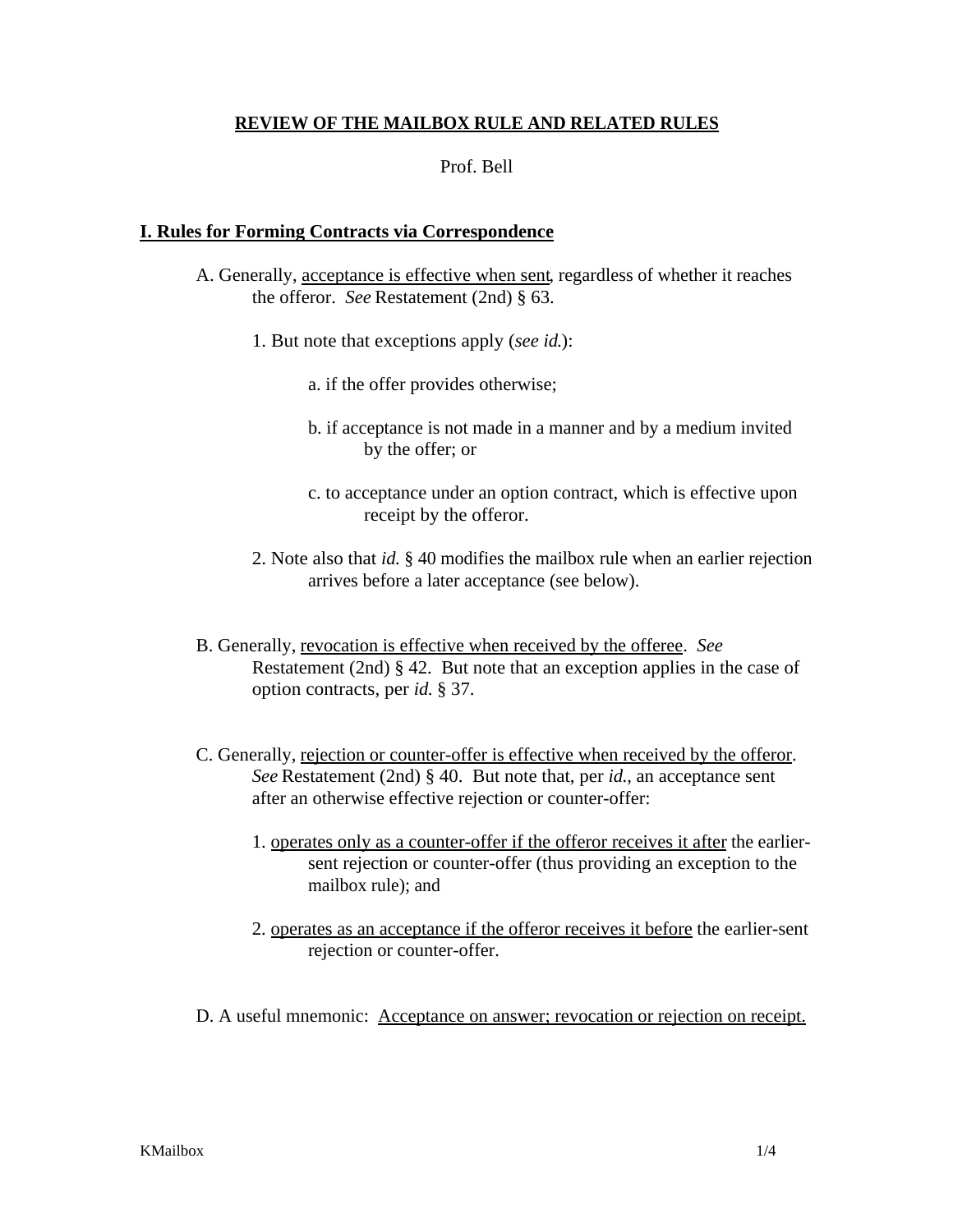## **II. Applying the Rules**

- A. Reading the illustrations: In the illustrations that follow, the vertical distance between the offeror and offeree represents the space across which they communicate. Time progresses from left to right along the horizontal axis. Relatively slow communications appear as slanted lines, therefore, while relatively instantaneous ones appear as vertical lines. Unless otherwise noted, "rejection" stands for "rejection or counter-offer."
- B. Caveats: These illustrations address generic contract formation; that is, they assume that the offerors have not put special conditions on the proper mode of acceptance, that acceptance is in a manner and by a medium invited by the offer, and that option contracts are not at issue.
- C. Standard acceptance (effective at "**X**")



D. Lost acceptance (effective at "**X**")



E. Revocation trumped by earlier acceptance (effective at "**X**")

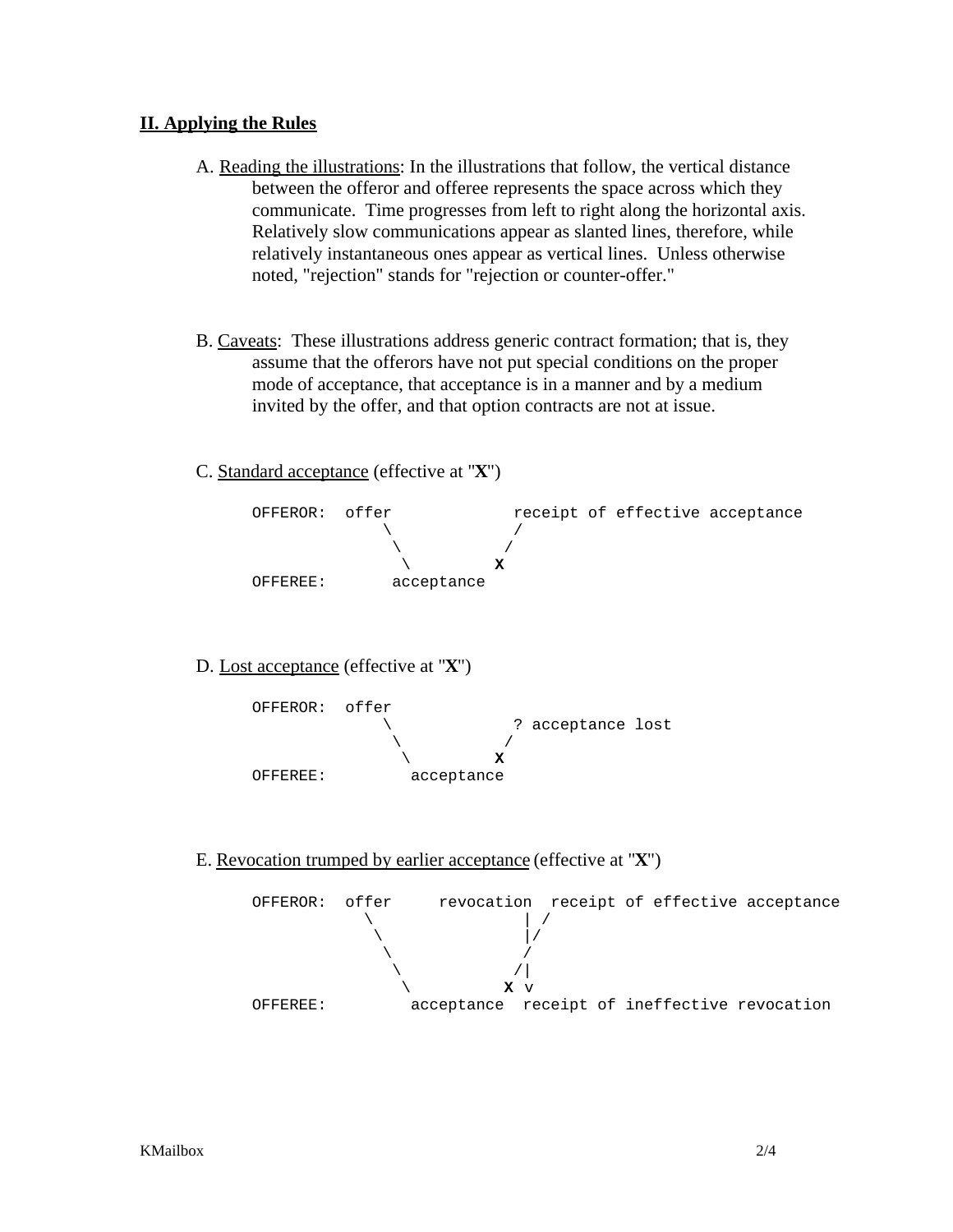F. Rejection trumped by earlier acceptance (effective at "**X**")



- NB: But see Comment c and Illustration 7 to Restatement (2nd) § 63, providing that the offeree may be estopped to enforce the contract against an offeror who reasonably relies on the earlier-received rejection.
- G. Rejection trumped by faster revocation (effective at "**X**")



H. Revocation trumped by faster rejection (effective at "**X**")